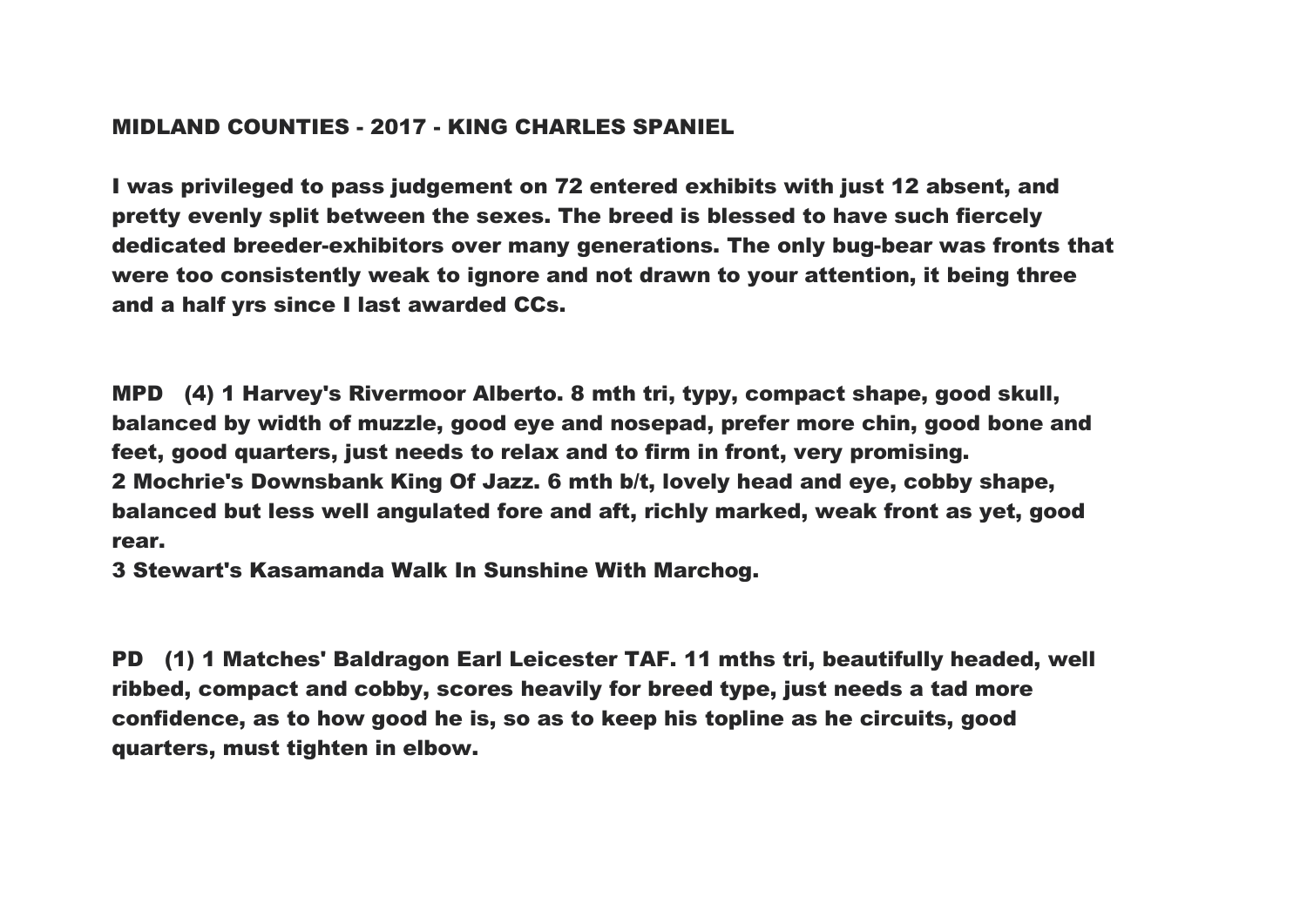JD (3) 1 Sidgwick's Paulian Where's Wally. 17 mths tri, super headed, well domed skull, excellent eye, correct ear set, wide muzzle, a refined, cobby youngster albeit still with that teenage rawness, was rather hesitant behind but absolutely the best front so far.

2 Hardiman's Tovarich The One And Only. 13 mth Blenheim, quality and refined, good skull and eye, well broken markings, ideal size, compact feet, rather raw over the loin, not comparable in front.

3 Singleton's Blind Date Von Sampt Und Seide Von Celxo.

PGD (11) 1 Coupland's Tucherish Guilty Verdict. 2 yr old tri, classy d who is so correct in breed specifics, super head in size and breadth with well spaced open features, has breadth too through his short, cobby body, good bone and feet, well coated, soundly balanced on the move. Worth a title as marked by Res DCC.

2 Schlizzi & Healy-Gates' Chacombe Arizona. Two and a half yrs Blenheim of ideal size and balance, fabulous head with big open nosepad, short, level back, well angulated, can still fill out more to advantage, happily active on the move.

3 Melville's Amantra Chorale.

LD (11, 2) 1 Truly competitive to make me work. 1 Clarke's Stonepit Super Sydney For Poltomic. Super head and eye with open features, low set ears, silky coated, wide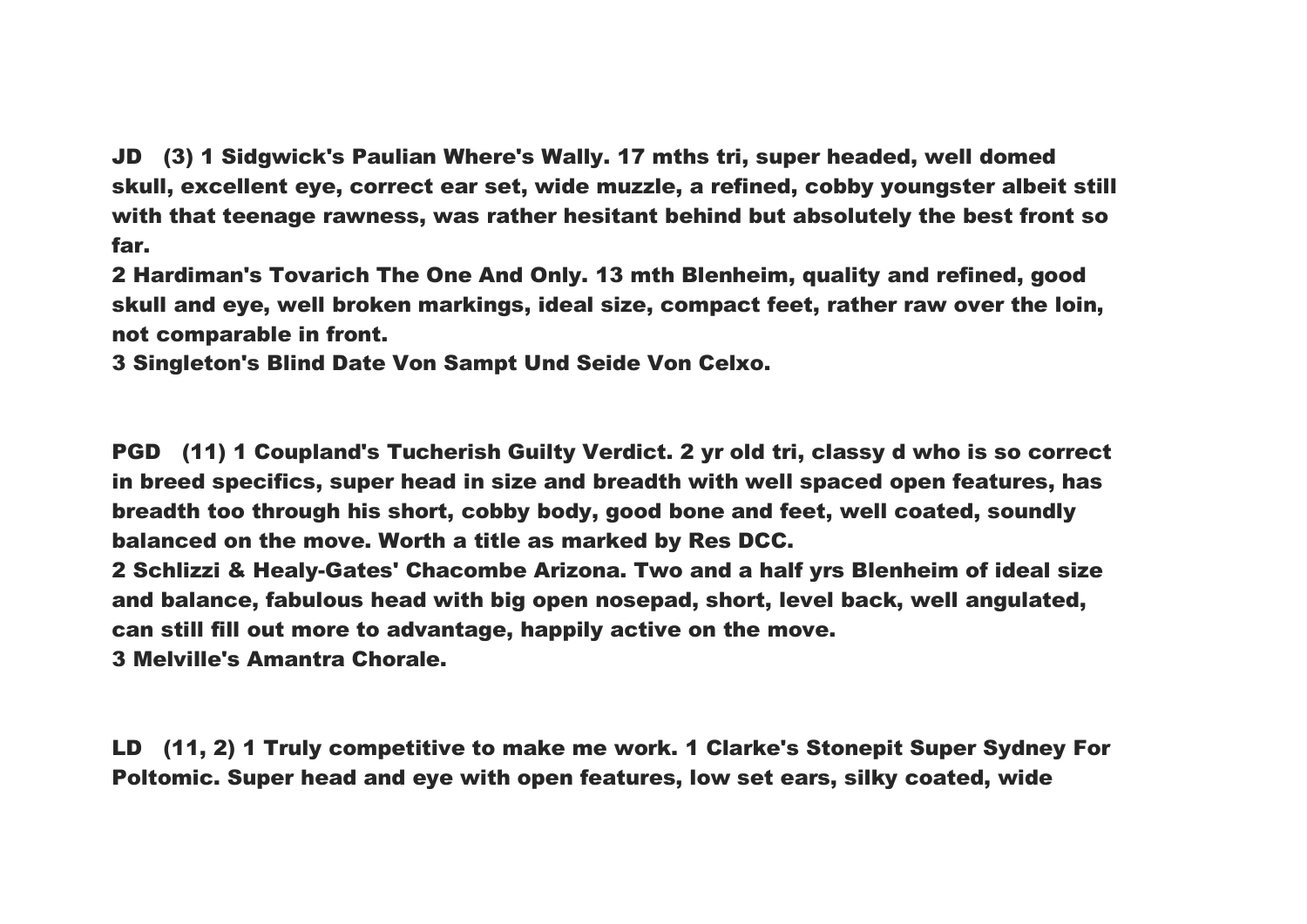chest, well coupled, good bone and feet, absolutely true moving with freedom and drive, the more I asked of him the better he went. CC quality.

2 Stewart's Kasamanda Just A Dream For Marchog. Two and a half yrs tri, arch to neck gave a proud head carriage, good in skull, eye and ears, well ribbed, level, well angulated, well broken, silky coat, free moving, longer cast as against a dog twice his age.

Mochrie's Downsbank Kismet.

OD (8, 2) The three champions surfaced to the top. 1 Essex's Ch Chacombe Royal Gift To Brendek. 4 yrs old tri, so handsome and so blessed with breed specifics that kept him just ahead, gloriously rounded, well domed head with equal width through skull and muzzle, beautifully made and bodied, compact, well broken quality coat, securely sound and elegant, set off by his arched neck as he circuited the ring. DCC. 2 Miller & Ryan's Ch Amantra Regius Of Feorlig ShCM. 2 yr old Blenheim with spot, the essence of elegance and refinement, lovely eye and ear set, lacks dome, cobby, well constructed, can still mature on to advantage, used himself to full advantage on the move, aided by skilled handling.

3 Smith's Ch Headra's Truly Magic Is Justacharma.

MPB (5, 1) 1 Cridland's Pomelo Fondant Fancy Avec Monleon. 8 mths Blenheim with spot, bred in the purple and daughter of the BOB, so pretty and ultra feminine, here was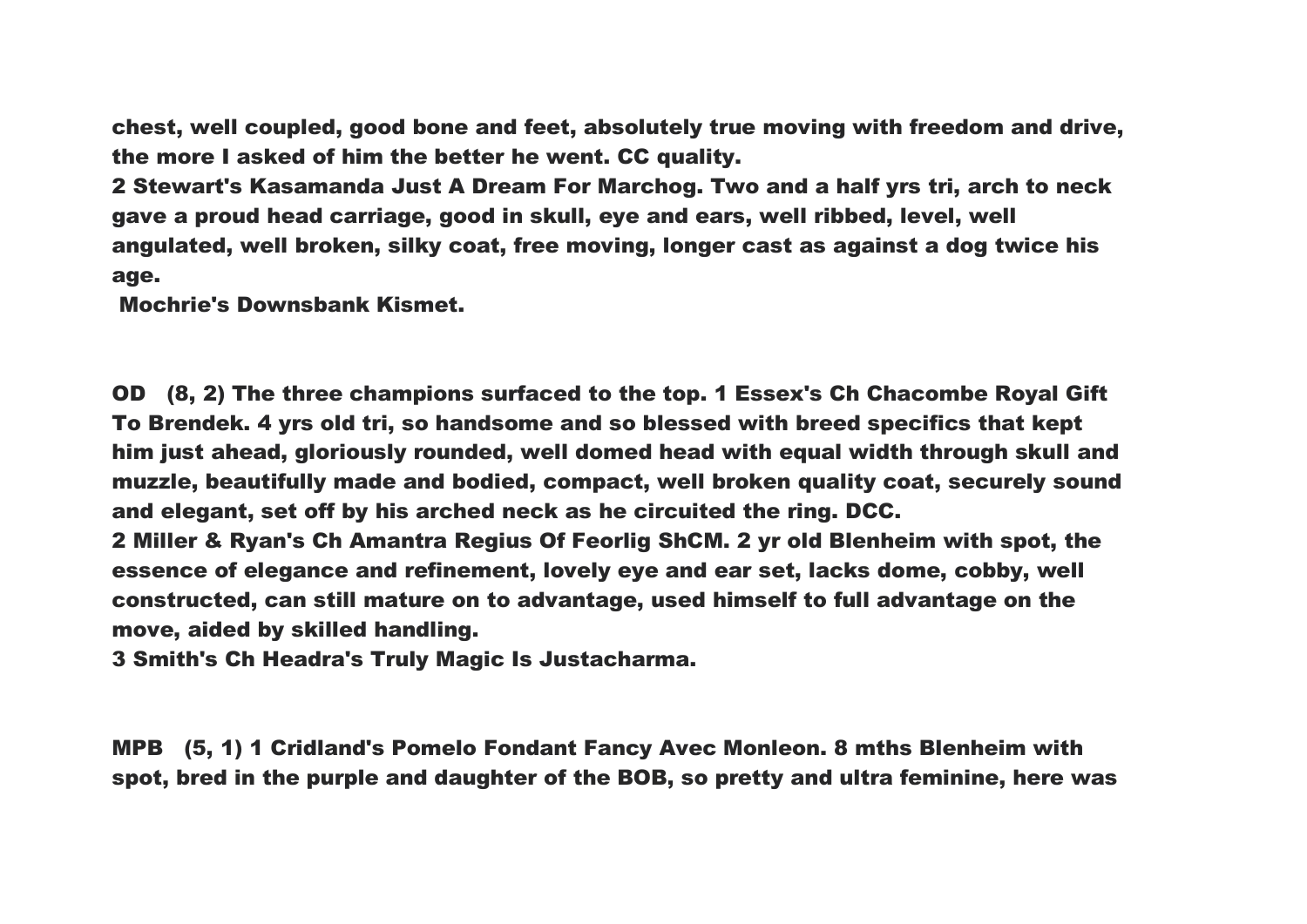an excellent front, arch to neck, well angulated, well broken, sound and free moving, just needs the addition of maturity to fulfil her baby potential.

2 Baker's Cofton Dusty Blue. 8 mths tri, very typy, pretty head and eye, well angulated, well constructed, good front, just a little narrow all through and needs to settle to the job in hand, maturity will sort all that out, another promising baby. 3 Coupland's Mitapip Renaissance By Tucherish.

PB (2, 1) 1 Bowles-Robinson's Baldragon Hold That Thought. 11 mth old Blenheim, showy with a touch of class as befits a Ch Theo daughter, super headed, arch to neck, short, level and compact, well marked, glorious outline as she flows round the ring with drive from behind, but even she must firm in front as in all other respects she is title bound. BPIB.

JB (3) 1 B Hold That Thought.

2 Champion & Harvey's Lankcombe Clara Bow. 15 mths tri, pretty headed with an excellent skull, arch to neck, good shape, balanced angles, can still fill out to advantage, clean fronted but needs to firm in rear.

3 Melville & Jackson's Amantra Regal Star.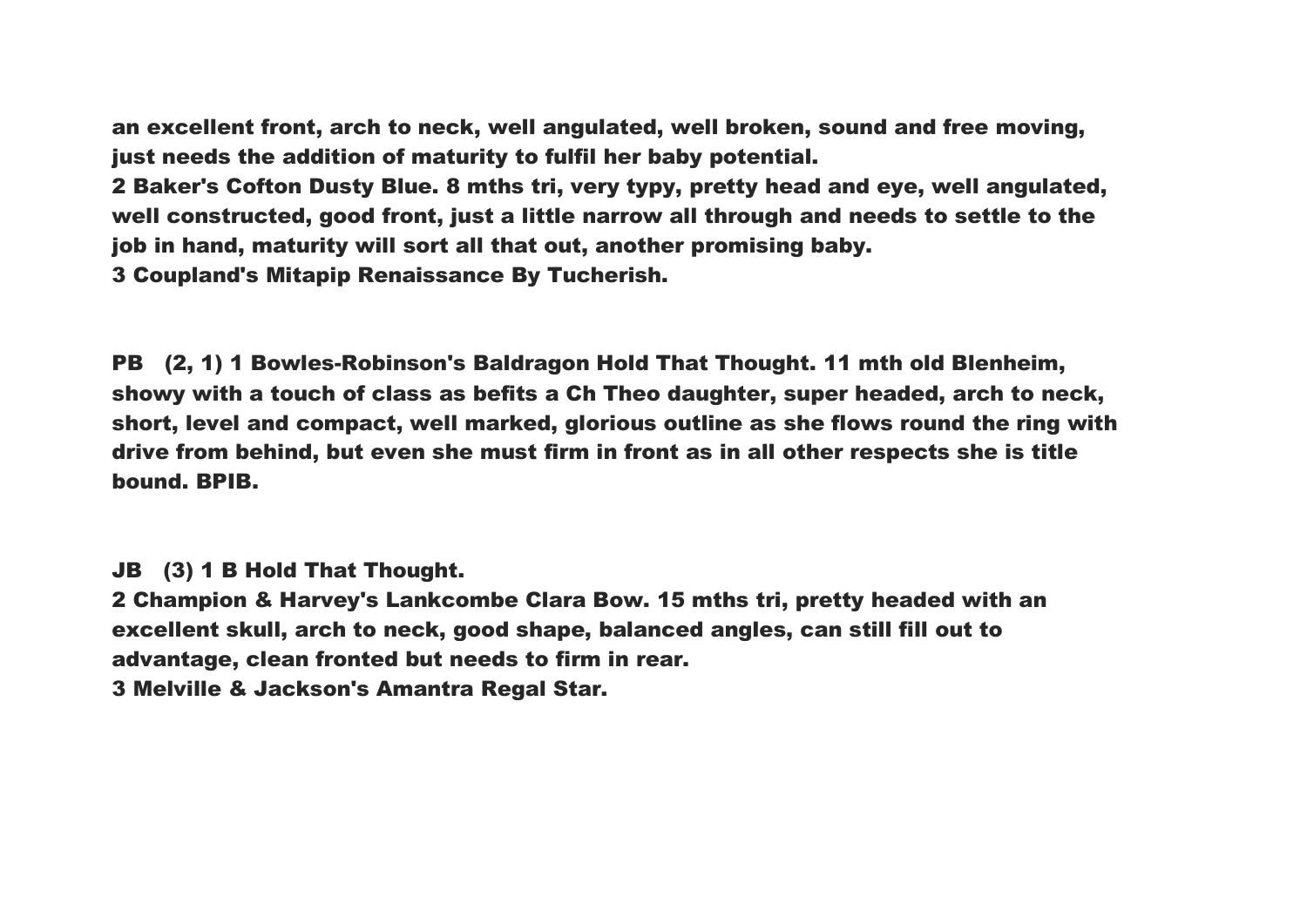PGB (10, 1) Good class. 1 Mochrie's Downsbank Tiger Lilly JW. 2 yr old tri, head is large, round, short and broad, short level cobby body, good outline set off by an arched neck, soundly active on the move, should readily move up the ranks into limit and beyond.

2 Hardiman's Tovarich Teanna. Two and a half yrs b/t, ideal size, lovely face with expressive eye, arched neck into clean, well angulated front, free active mover, another due to progress beyond post grad.

3 Singleton's Celxo In My Craft.

LB (4, 1) 1 Matches' Khandro La Vie En Rose From Fochai. 4 yrs old tri, excels in skull and large open nosepad, has width through muzzle to balance her skull, so cobby and well bodied with depth and width in chest, well coated, moved positively with drive, had a 2 yr advantage in maturity. CC quality.

2 Askins & Kendall's Cofton Winter Time Tale At Headra JW. 2 yr old Blenheim with spot, gloriously feminine and of ideal size, excellent head type, well ribbed and cobby, soundly active on the move, well marked, if nude! CC quality.

3 Gurtner's Josephine De Melcourt (ATC AS00083FRA).

OB (10, 3) 1 Dawson & Jones' Ch Cwmhaf Te Kanawa. 4 yr old tri, took my eye and held it from the moment she entered the ring. The essence of cobby breed type and balance, glorious head in relative size and breadth through both skull and muzzle,